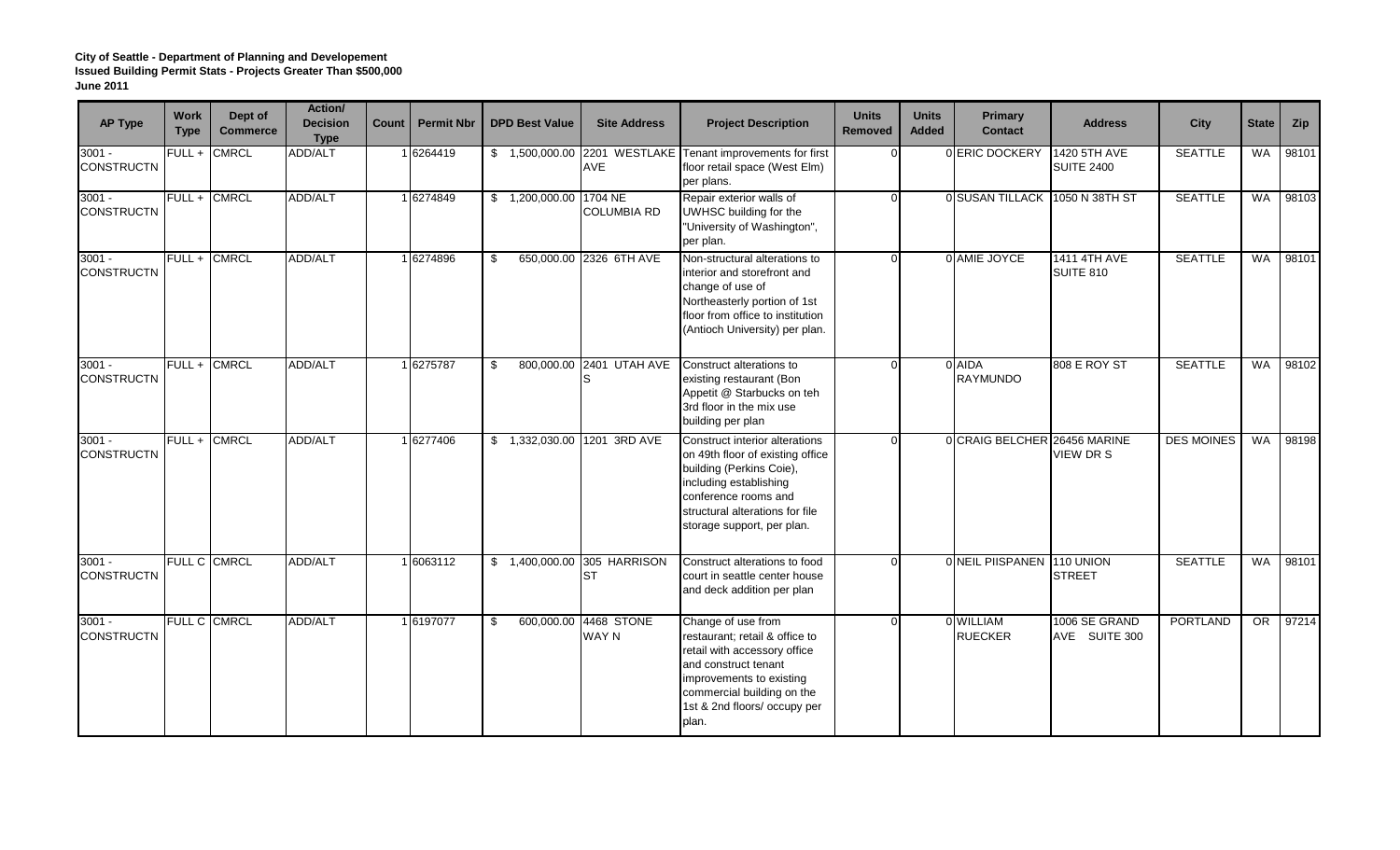| <b>AP Type</b>                | <b>Work</b><br><b>Type</b> | Dept of<br><b>Commerce</b> | <b>Action/</b><br><b>Decision</b><br><b>Type</b> | Count | <b>Permit Nbr</b> | <b>DPD Best Value</b> | <b>Site Address</b>           | <b>Project Description</b>                                                                                                                                                                                                           | <b>Units</b><br><b>Removed</b> | <b>Units</b><br><b>Added</b> | Primary<br><b>Contact</b>     | <b>Address</b>                   | <b>City</b>    | <b>State</b> | Zip   |
|-------------------------------|----------------------------|----------------------------|--------------------------------------------------|-------|-------------------|-----------------------|-------------------------------|--------------------------------------------------------------------------------------------------------------------------------------------------------------------------------------------------------------------------------------|--------------------------------|------------------------------|-------------------------------|----------------------------------|----------------|--------------|-------|
| $3001 -$<br><b>CONSTRUCTN</b> | FULL C                     | <b>CMRCL</b>               | ADD/ALT                                          |       | 1 6232417         | \$1,500,000.00        | 303 S JACKSON<br>IST          | Construct mezzanine addition<br>and tenant improvement to<br>existing offices for Amtrak<br>(King Street Station) and<br>occupy, per plan.                                                                                           | $\Omega$                       |                              | 0 TONY DELLES                 | 925 FOURTH AVE                   | <b>SEATTLE</b> | <b>WA</b>    | 98104 |
| $3001 -$<br><b>CONSTRUCTN</b> |                            | FULL C CMRCL               | ADD/ALT                                          |       | 1 6255559         | \$1,465,000.00        | 6000 16TH AVE<br>SW           | Substantial alteration to<br>existing building for "NW<br>Wine Academy" and occupy<br>per plan.                                                                                                                                      | $\Omega$                       |                              | 0 JEREMY REDING 1525 4TH AVE  | SUITE 600                        | <b>SEATTLE</b> | <b>WA</b>    | 98101 |
| $3001 -$<br><b>CONSTRUCTN</b> |                            | FULL C CMRCL               | ADD/ALT                                          |       | 1 6263467         |                       | \$ 6,852,000.00 1423 1ST AVE  | Substantial alteration to<br>Economy Market Bldg.<br>affecting all levels, including<br>mechanical, sprinkler<br>extension, structural<br>upgrades, partial new roof &<br>elevator, floor infill, relocated<br>stairs and other, per | $\Omega$                       |                              | 0 DUNCAN<br><b>THIEME</b>     | 110 UNION ST<br>SUITE 300        | <b>SEATTLE</b> | WA           | 98101 |
| $3001 -$<br><b>CONSTRUCTN</b> | FULL C CMRCL               |                            | ADD/ALT                                          |       | 1 6266330         |                       | \$ 2,700,000.00 121 BOREN AVE | Seismic upgrade as part of<br>substantial alteration to upper<br>floors of existing<br>office/warehouse building, per<br>plans.                                                                                                      | $\Omega$                       |                              | 0 LANCE<br><b>MUELLER</b>     | 130 LAKESIDE<br><b>SUITE 250</b> | <b>SEATTLE</b> | <b>WA</b>    | 98122 |
| $3001 -$<br><b>CONSTRUCTN</b> |                            | FULL C CMRCL               | ADD/ALT                                          |       | 1 6266763         |                       | \$ 2,500,000.00 700 BROADWAY  | Construct interior non-<br>structural alterations to all<br>levels of existing commercial<br>building, per plan.                                                                                                                     | $\Omega$                       |                              | 0 MICHAEL<br><b>BOONE</b>     | 710 2ND AVE STE<br>800           | <b>SEATTLE</b> | <b>WA</b>    | 98104 |
| $3001 -$<br><b>CONSTRUCTN</b> |                            | FULL C CMRCL               | <b>ADD/ALT</b>                                   |       | 1 6268854         |                       | \$ 2,615,319.00 300 5TH AVE   | Construct alterations to<br>existing office building from<br>8th floor to 12th floor per plan                                                                                                                                        | $\Omega$                       |                              | 0 GEORGE<br><b>GOODFELLOW</b> | <b>2221 5TH AVE</b>              | <b>SEATTLE</b> | <b>WA</b>    | 98121 |
| $3001 -$<br><b>CONSTRUCTN</b> |                            | FULL C CMRCL               | <b>ADD/ALT</b>                                   |       | 16269511          |                       | \$ 2,000,000.00 747 BROADWAY  | Construct alterations to<br>existing Southwest Wing of<br>Swedish Medical Center on<br>the 2nd floor per plan.                                                                                                                       | $\Omega$                       |                              | 0 JON FRYE                    | 223 YALE AVE<br><b>NORTH</b>     | <b>SEATTLE</b> | <b>WA</b>    | 98109 |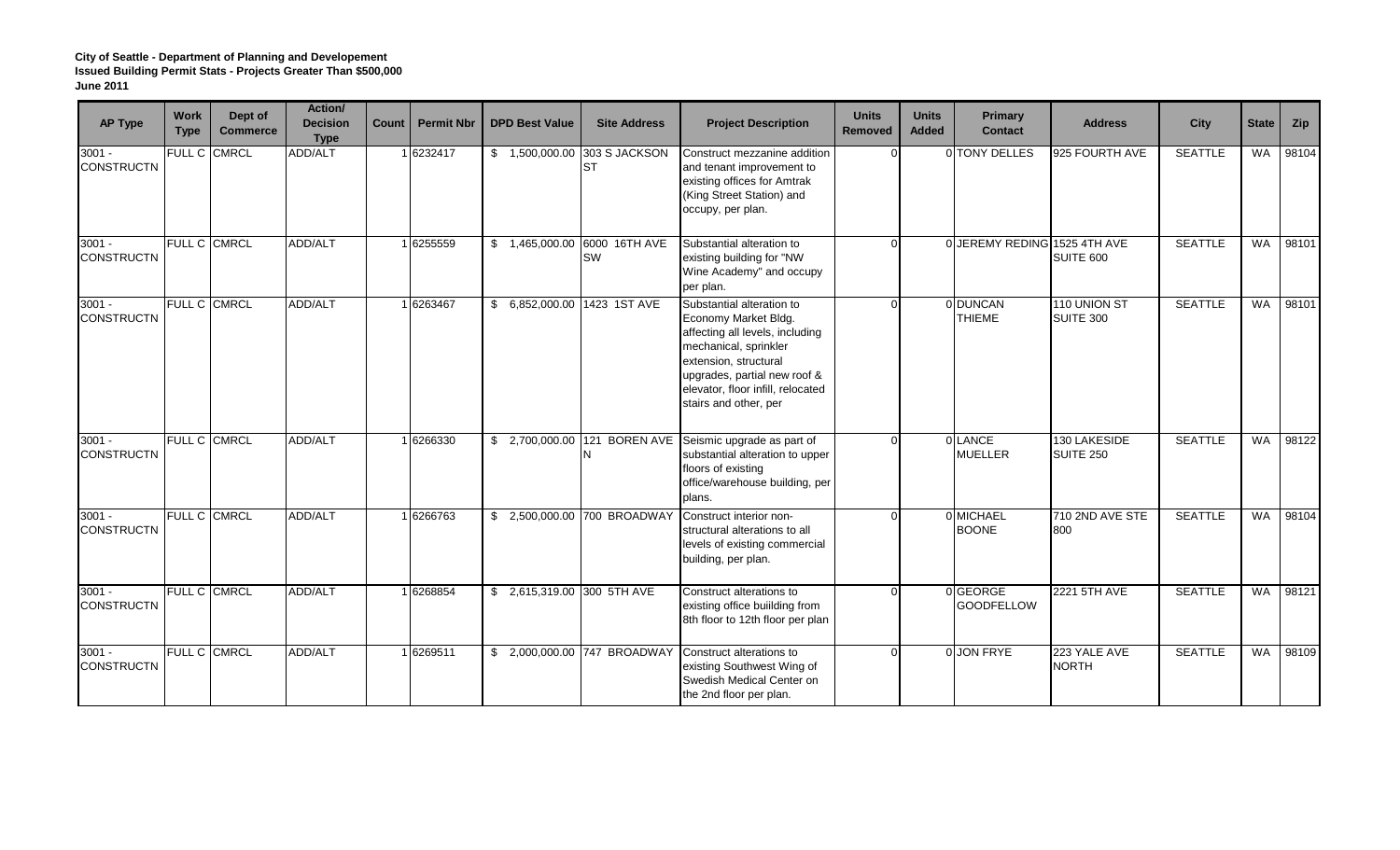| <b>AP Type</b>                     | <b>Work</b><br><b>Type</b> | Dept of<br><b>Commerce</b> | Action/<br><b>Decision</b><br><b>Type</b> | Count          | <b>Permit Nbr</b> | <b>DPD Best Value</b> |                | <b>Site Address</b>                    | <b>Project Description</b>                                                                                                                                    | <b>Units</b><br><b>Removed</b> | <b>Units</b><br><b>Added</b> | Primary<br><b>Contact</b>  | <b>Address</b>                   | <b>City</b>       | <b>State</b> | Zip   |
|------------------------------------|----------------------------|----------------------------|-------------------------------------------|----------------|-------------------|-----------------------|----------------|----------------------------------------|---------------------------------------------------------------------------------------------------------------------------------------------------------------|--------------------------------|------------------------------|----------------------------|----------------------------------|-------------------|--------------|-------|
| 3001 -<br><b>CONSTRUCTN</b>        | FULL C CMRCL               |                            | ADD/ALT                                   |                | 1 6271081         |                       | \$2,600,113.00 | 1600 W DRAVUS<br>IST                   | Construct additions and<br>alterations to existing grocery<br>store, per plan.                                                                                | ∩                              |                              | 0 JIM BABINE               | 1110 112TH AVE<br>NE SUITE 500   | <b>BELLEVUE</b>   | <b>WA</b>    | 98004 |
| $3001 -$<br><b>CONSTRUCTN</b>      | FULL C INST                |                            | ADD/ALT                                   |                | 1 6258640         |                       | \$3,400,000.00 | 14050 1ST AVE<br>NE.                   | Substantial alterations and<br>addition to Allen Gates Hall,<br>Lakeside School, per plan.<br>Mechanical Included.                                            | $\Omega$                       |                              | 0 ERIC<br><b>NOTHDURFT</b> | 801 2ND AVE STE<br>501           | <b>SEATTLE</b>    | WA           | 98104 |
| $3001 -$<br><b>CONSTRUCTN</b>      | FULL C INST                |                            | ADD/ALT                                   |                | 1 6266637         |                       |                | \$1,367,000.00 301 21ST AVE E          | Construct voluntary seismic<br>upgrade including re-roofing<br>and minor interior alterations<br>to Meany Middle School<br>building per plan.                 | $\Omega$                       |                              | 0 ANDREW<br><b>HICKMAN</b> | 902 N 2ND ST                     | <b>TACOMA</b>     | <b>WA</b>    | 98403 |
| $3001 -$<br><b>CONSTRUCTN</b>      | <b>FULL C INST</b>         |                            | ADD/ALT                                   |                | 1 6270477         | \$                    |                | 780,000.00 2400 N 65TH ST              | Construct interior alterations<br>and change type of<br>construction to existing<br>Greenlake Elementary School<br>including mechanical<br>upgrades per plan. | $\Omega$                       |                              | 0 STEVEN LEE               | 2001 WESTERN<br>AVE SUITE 200    | <b>SEATTLE</b>    | <b>WA</b>    | 98121 |
| $3001 -$<br><b>CONSTRUCTN</b>      | <b>FULL C INST</b>         |                            | <b>ADD/ALT</b>                            |                | 16272248          |                       |                | \$ 8,375,000.00 1705 NE PACIFIC<br>IST | Initial tenant improvements to<br>existing hospital (UW Medical<br>Center) for level 8<br>Oncology/BMT inpatient unit,<br>per plans.                          | $\Omega$                       |                              | 0 JON O'HARE               | 26456 MARINE<br><b>VIEW DR S</b> | <b>DES MOINES</b> | WA           | 98198 |
| <b>COMMERCIAL ADD/ALT</b>          |                            |                            |                                           | 19             |                   | \$43,636,462.00       |                |                                        |                                                                                                                                                               | 0                              | 0                            |                            |                                  |                   |              |       |
| $3003 -$<br><b>BLANKET</b>         |                            | FULL C CMRCL               | <b>CHILD</b>                              |                | 1 6282630         |                       |                | \$1,300,000.00 1301 2ND AVE            | Blanket Permit for interior non-<br>structural alterations to the<br>29th, 30th & the 31st Floors<br>per plans for Tenant Zillow.                             |                                |                              | 0 PHIL LOGSDEN             | 909 112TH AVE NE<br>SUITE 206    | <b>BELLEVUE</b>   | WA           | 98004 |
| $3003 -$<br><b>BLANKET</b>         | <b>FULL C CMRCL</b>        |                            | <b>CHILD</b>                              |                | 1 6284371         | \$                    |                | 580,000.00 1501 4TH AVE                | Blanket Permit for interior non-<br>structural alterations to<br>Aptimus Floor 25                                                                             | $\Omega$                       |                              | 0 RACHEL BIAGI             | 1326 5TH AVE<br>SUITE 500        | <b>SEATTLE</b>    | WA           | 98101 |
| $3003 -$<br><b>BLANKET</b>         |                            | FULL C CMRCL               | <b>CHILD</b>                              |                | 1 6284547         | \$                    |                | 595,000.00 837 N 34TH ST               | Blanket permit for interior non-<br>structural alterations to the<br>3rd floor. For "Groundspeak",<br>per plans.                                              | $\Omega$                       |                              | 0 MARVIN<br>YAMAGUCHI      | 6718 SYCAMORE<br>AVE NW          | <b>SEATTLE</b>    | <b>WA</b>    | 98117 |
| <b>BLANKET TENNANT IMPROVEMENT</b> |                            |                            |                                           | $\overline{3}$ |                   | \$2,475,000.00        |                |                                        |                                                                                                                                                               | 0                              | $\Omega$                     |                            |                                  |                   |              |       |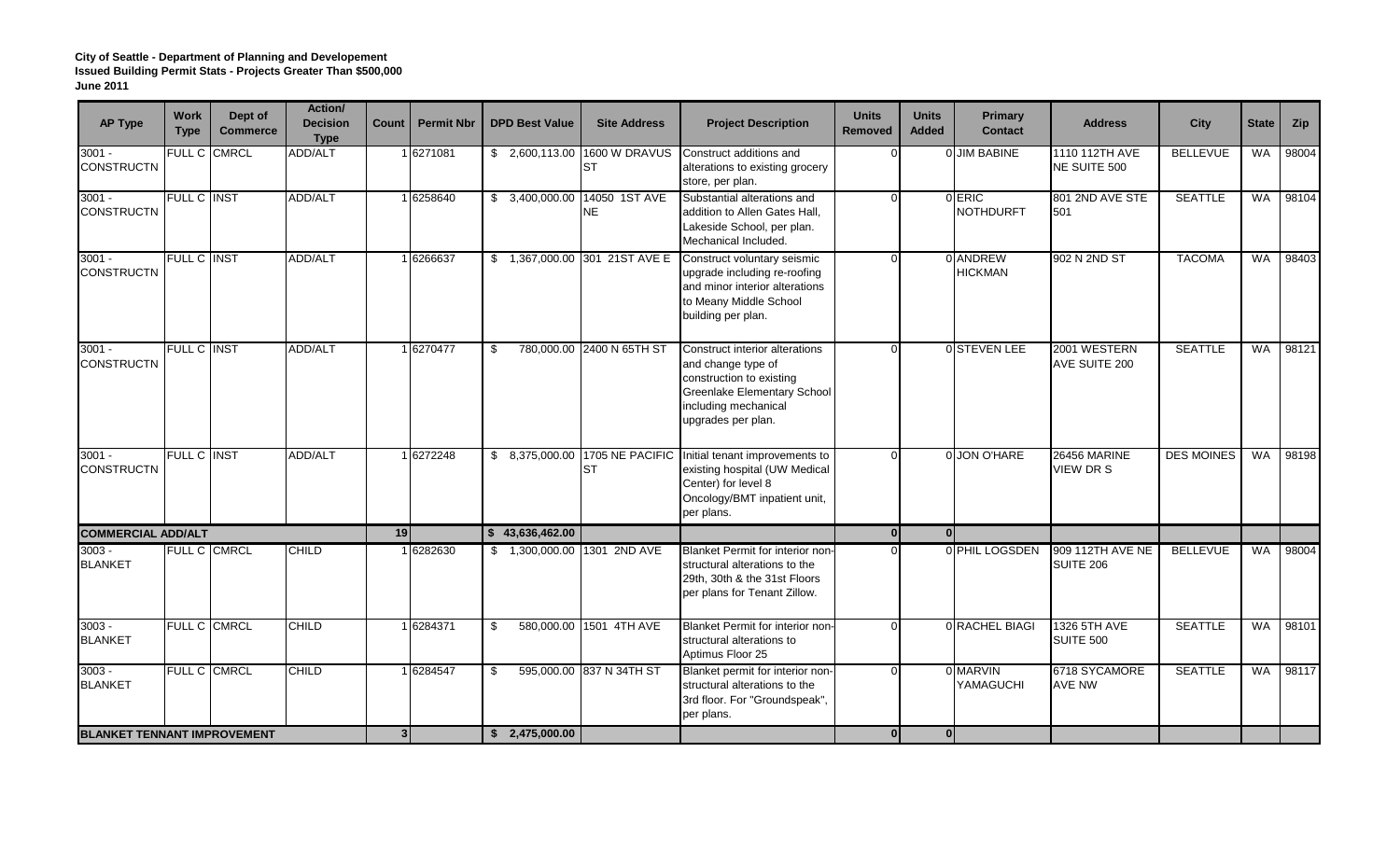| <b>AP Type</b>                | <b>Work</b><br><b>Type</b> | Dept of<br><b>Commerce</b> | Action/<br><b>Decision</b><br><b>Type</b> | Count                  | <b>Permit Nbr</b> | <b>DPD Best Value</b> | <b>Site Address</b>            | <b>Project Description</b>                                                                                                                                                                                                                                                                                   | <b>Units</b><br><b>Removed</b> | <b>Units</b><br><b>Added</b> | <b>Primary</b><br><b>Contact</b> | <b>Address</b>                 | <b>City</b>     | <b>State</b> | Zip   |
|-------------------------------|----------------------------|----------------------------|-------------------------------------------|------------------------|-------------------|-----------------------|--------------------------------|--------------------------------------------------------------------------------------------------------------------------------------------------------------------------------------------------------------------------------------------------------------------------------------------------------------|--------------------------------|------------------------------|----------------------------------|--------------------------------|-----------------|--------------|-------|
| $1004 -$<br><b>MECHANICAL</b> | FULL C                     | <b>CMRCL</b>               | <b>MECHANICAL</b>                         |                        | 1 6275377         | \$                    | 735,072.00 83 S KING ST        | Replacing existing with new;<br>(1) water cooled chiller and<br>(1) cooling tower; (1) chilled<br>water rooftop VAV airhandler;<br>(2) chilled water pumps and<br>condensor and piping per<br>plans.                                                                                                         | $\Omega$                       |                              | 0 DARLA DOLL                     | 7717 DETROIT AVE<br>SW         | <b>SEATTLE</b>  | <b>WA</b>    | 98106 |
| $1004 -$<br><b>MECHANICAL</b> | FULL C CMRCL               |                            | <b>MECHANICAL</b>                         |                        | 1 6280255         | \$<br>611,600.00      | 6208 60TH AVE<br><b>NE</b>     | Install boilers, HWC, HW,<br>CW, controls & AHU motor<br>replacement, per plan.                                                                                                                                                                                                                              | $\Omega$                       |                              |                                  | 0 TAMAS BENCSIK 600 STEWART ST | <b>SEATTLE</b>  | <b>WA</b>    | 98101 |
| $1004 -$<br><b>MECHANICAL</b> | <b>FULL C CMRCL</b>        |                            | <b>MECHANICAL</b>                         |                        | 1 6280670         |                       | \$ 2,025,000.00 1918 8TH AVE   | Install series VAV boxes,<br>medium & low pressure duct<br>distribution, return air grilles,<br><b>HVAC</b> condenser water piping<br>serving heat pumps on levels<br>8 & 16, heat pumps serving<br>server tenant ups room on<br>levels 20-26, and Supply fans<br>serving idf room ventilation,<br>per plan. | $\Omega$                       |                              | 0 MIKE<br><b>HARSHMAN</b>        | 11611 49TH PL W                | <b>MUKILTEO</b> | <b>WA</b>    | 98275 |
| $1004 -$<br><b>MECHANICAL</b> | FULL C INST                |                            | <b>MECHANICAL</b>                         |                        | 1 6281570         | \$<br>564,703.00      | 4060 GEORGE<br><b>NE</b>       | Replace terminal units for<br>WASHINGTON LN HVAC in ceiling; installing<br>heat pump in basement<br>mechanical room; and new<br>hot water heater, new VFDs                                                                                                                                                   | $\Omega$                       |                              | 0 RYAN TRICKETT 5005 3RD AVE S   |                                | <b>SEATTLE</b>  | <b>WA</b>    | 98134 |
| <b>MECHANICAL</b>             |                            |                            |                                           | $\boldsymbol{\Lambda}$ |                   | \$3,936,375.00        |                                |                                                                                                                                                                                                                                                                                                              | $\overline{0}$                 | 0 <sup>l</sup>               |                                  |                                |                 |              |       |
| $3001 -$<br><b>CONSTRUCTN</b> | <b>FULL C CMRCL</b>        |                            | <b>NEW</b>                                |                        | 1 6214004         |                       | \$1,489,255.00 210 S LUCILE ST | Establish use and construct<br>office building per plan.<br>Tenant improvements by<br>separate permit. Demolition of<br>an existing single family<br>structure                                                                                                                                               | $\Omega$                       |                              | 0 STEFAN WYNN                    | 66 BELL ST #1                  | <b>SEATTLE</b>  | <b>WA</b>    | 98121 |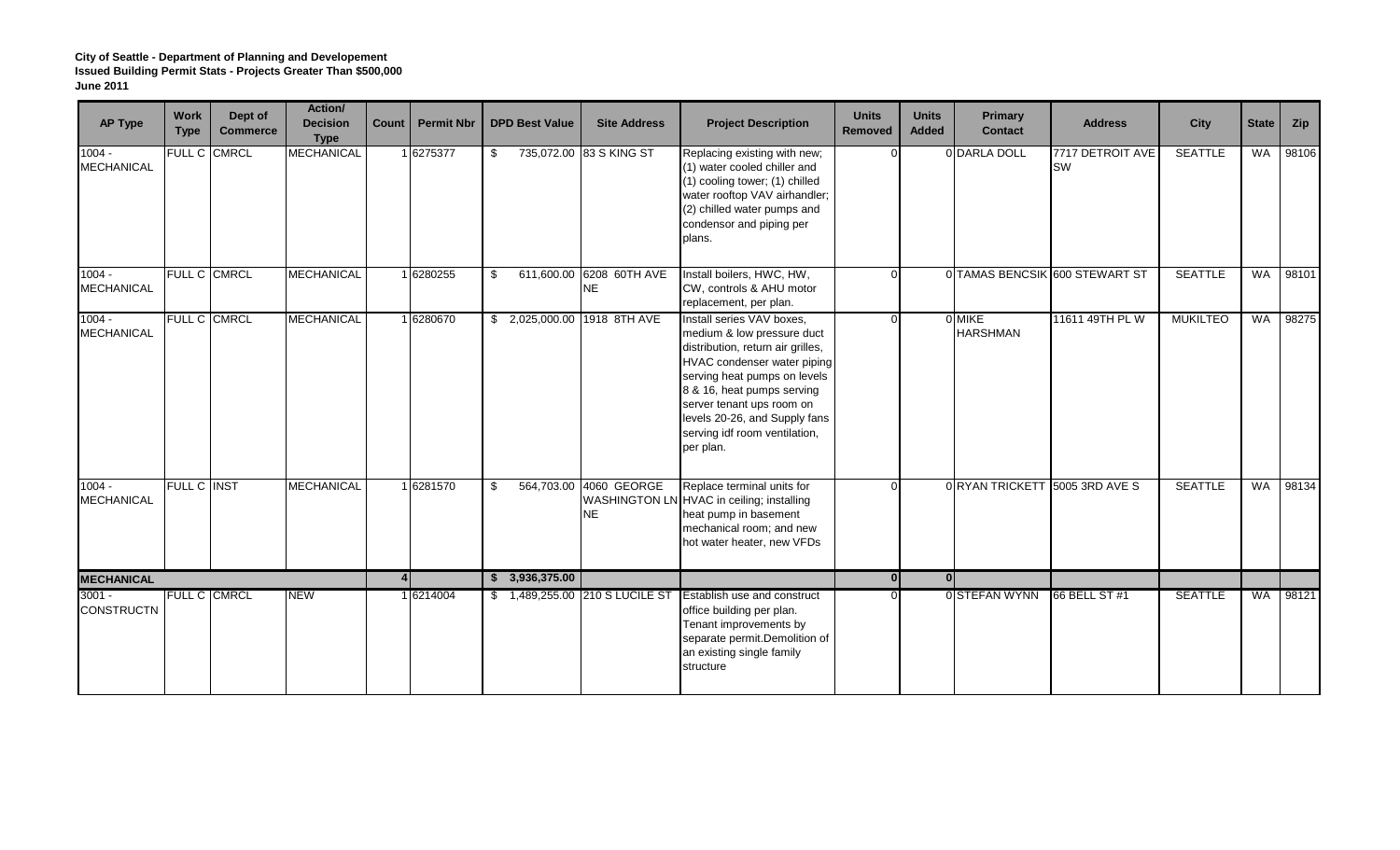| <b>AP Type</b>                | <b>Work</b><br><b>Type</b> | Dept of<br><b>Commerce</b> | Action/<br><b>Decision</b><br><b>Type</b> | Count          | <b>Permit Nbr</b> | <b>DPD Best Value</b>      | <b>Site Address</b>            | <b>Project Description</b>                                                                                                                                                                                                                                                      | <b>Units</b><br><b>Removed</b> | <b>Units</b><br><b>Added</b> | Primary<br><b>Contact</b>             | <b>Address</b>                          | <b>City</b>       | <b>State</b> | Zip   |
|-------------------------------|----------------------------|----------------------------|-------------------------------------------|----------------|-------------------|----------------------------|--------------------------------|---------------------------------------------------------------------------------------------------------------------------------------------------------------------------------------------------------------------------------------------------------------------------------|--------------------------------|------------------------------|---------------------------------------|-----------------------------------------|-------------------|--------------|-------|
| $3001 -$<br><b>CONSTRUCTN</b> |                            | FULL C CMRCL               | <b>NEW</b>                                |                | 1 6238680         | $$1,250,000.00$ 1400 S     | <b>DEARBORN ST</b>             | Establish use for surface<br>parking and outdoor storage<br>with misc site elements per<br>plan.                                                                                                                                                                                | $\Omega$                       |                              | 0 RICO<br>QUIRINDONGO                 | 106 LENORA ST                           | <b>SEATTLE</b>    | <b>WA</b>    | 98121 |
| $3001 -$<br><b>CONSTRUCTN</b> |                            | FULL C CMRCL               | <b>NEW</b>                                |                | 1 6267864         | \$ 2,150,000.00 901 DEXTER | AVE N                          | Shoring and excavation for<br>construction of a mixed-use<br>building, per plan.                                                                                                                                                                                                | $\Omega$                       |                              | 0 BRIAN<br><b>RUNBERG</b>             | ONE YESLER WY<br><b>STE 200</b>         | <b>SEATTLE</b>    | <b>WA</b>    | 98104 |
| $3001 -$<br><b>CONSTRUCTN</b> | FULL C INST                |                            | <b>NEW</b>                                |                | 1 6276601         | \$                         | 750,000.00 501 8TH AVE N       | Site preparation, shoring and<br>excavation for a new<br>commercial building on Parcel<br>B, per plan (Site preparation,<br>shoring and excavation for 2<br>new commercial buildings<br>with below grade<br>parking/review & process for<br>2AP's under 6276601. UW<br>Medicine | $\Omega$                       |                              | 0 JODI<br>PATTERSON-<br><b>O'HARE</b> | <b>26456 MARINE</b><br><b>VIEW DR S</b> | <b>DES MOINES</b> | WA           | 98198 |
| $3001 -$<br><b>CONSTRUCTN</b> | FULL C INST                |                            | <b>NEW</b>                                |                | 1 6279286         | \$                         | 750,000.00 500 DEXTER<br>AVE N | Site preparation, shoring and<br>excavation for a new<br>commercial building on Parcel<br>C, per plan (Site preparation,<br>shoring and excavation for 2<br>new commercial buildings<br>with below grade<br>parking/review & process for<br>2AP's under 6276601. UW<br>Medicine | $\Omega$                       |                              | $0$ JODI<br>PATTERSON-<br>O'HARE      | <b>26456 MARINE</b><br><b>VIEW DRS</b>  | <b>DES MOINES</b> | WA           | 98198 |
| <b>NEW COMMERCIAL</b>         |                            |                            |                                           | 5 <sub>1</sub> |                   | \$6,389,255.00             |                                |                                                                                                                                                                                                                                                                                 | 0                              | $\Omega$                     |                                       |                                         |                   |              |       |
| $3001 -$<br><b>CONSTRUCTN</b> |                            | FULL C CMRCL               | <b>NEW</b>                                |                | 1 6181158         |                            | \$5,505,018.00 309 NW 41ST ST  | Construct mixed used<br>commercial/residential bldg<br>with below grade parking<br>levels, excavate site and<br>install property line shoring<br>(demolish single<br>residence/demolish storage<br>bldgs) all per plans 4 story                                                 | $\Omega$                       |                              | 45 BRENDA<br><b>BARNES</b>            | 169 WESTERN AVE<br>W                    | <b>SEATTLE</b>    | <b>WA</b>    | 98119 |